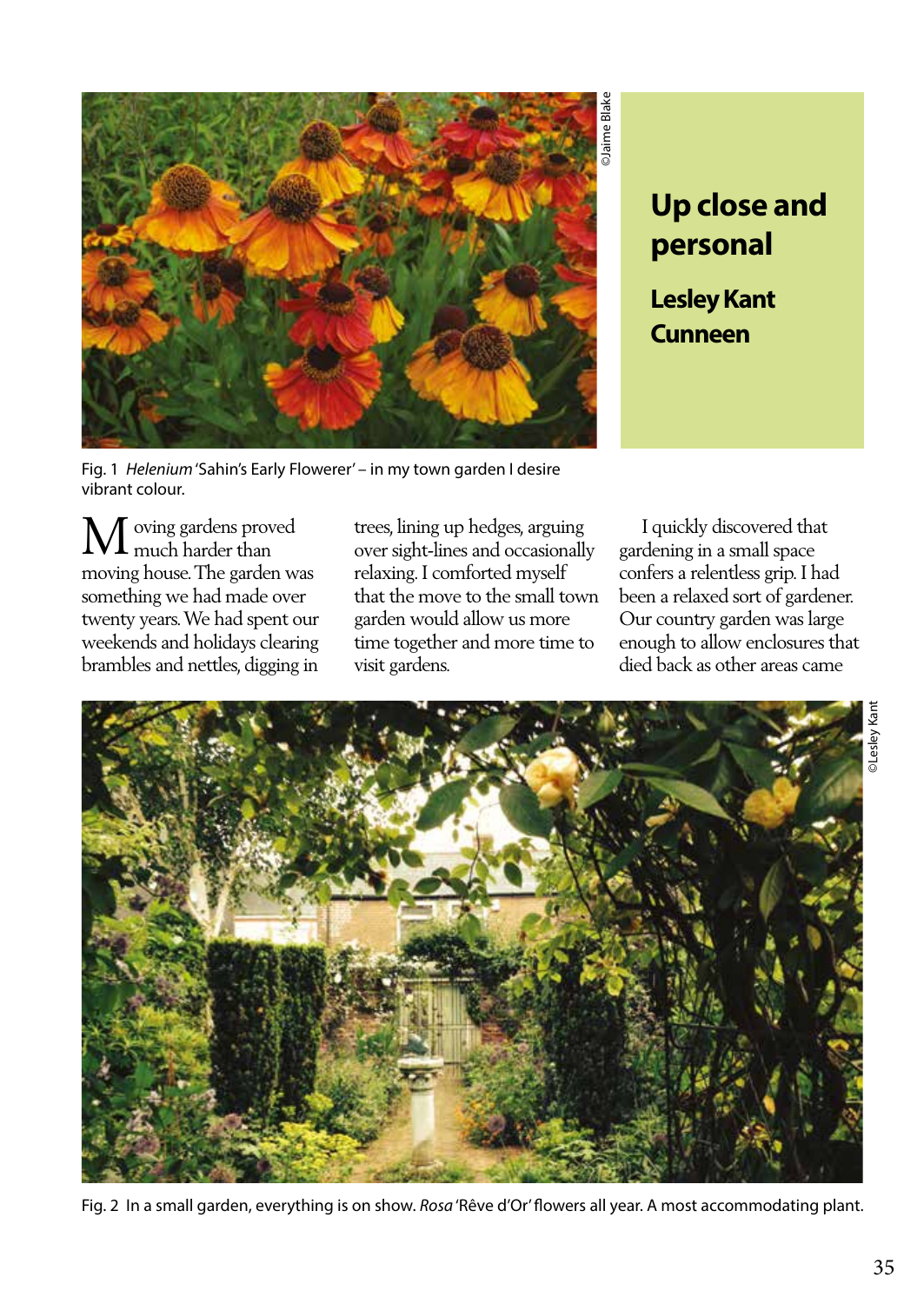

Fig. 3 Tulips remain a passion. *T.* 'Jan Reus' is a longstanding favourite.

into bloom; we had the absolute luxury of space. I had failed to anticipate that in a tiny garden everything is visible (fig. 1). As soon as you step outside you are confronted by plants long past their pristine best: bulb foliage yellowing, sedums flopping, roses requiring dead-heading, trees and shrubs outgrowing their allotted spot, bare patches requiring redress. A recalcitrant child demanding non-stop attention. This urban plot of later years is a time-consuming conundrum. I have the remedy in my hands. I could undertake a root and branch transformation, create a disciplined garden



Fig. 4 *T.* 'Greuze.'

of understated green forms: topiaried box and yew, trimmed *Phillyrea* and clipped *Ilex crenata, Santolina* shorn of its yellow buttons, such as one sees in garden design journals, planned for busy people who don't garden.

 However it appears that the leap from rural to urban has engendered a new gardening persona: I have set aside discreet and tasteful. In the country garden we created the ubiquitous white parterre and a rose garden that eschewed the strident. In town, I now desire vibrant colour and would be bereft

©Nick Broughton ©Lesley Kant Mick Broughtor

Fig. 5 *T.* Ronaldo.

without orange and episcopal purple, crimson dahlias and lime-green euphorbias. So the search for the yearround garden continues. I have not discovered the holy grail of gardening in a small space. There continue to be rest periods, as the acting euphemism goes. In the depths of a bleak East Anglian January the garden certainly lacks joie de vivre. My gardening metamorphosis means I need to cultivate this plot, up close and personal, for much of the time. The solutions are prosaic (and possibly inappropriate in a journal entitled *The Hardy Plant*).

**DLesley Kant** 



Fig. 6 *Sarcococca confusa* 



Fig. 7 The fruits of *Malus* 'Evereste'.



Fig. 8 Azara *microphylla* 'Variegata'.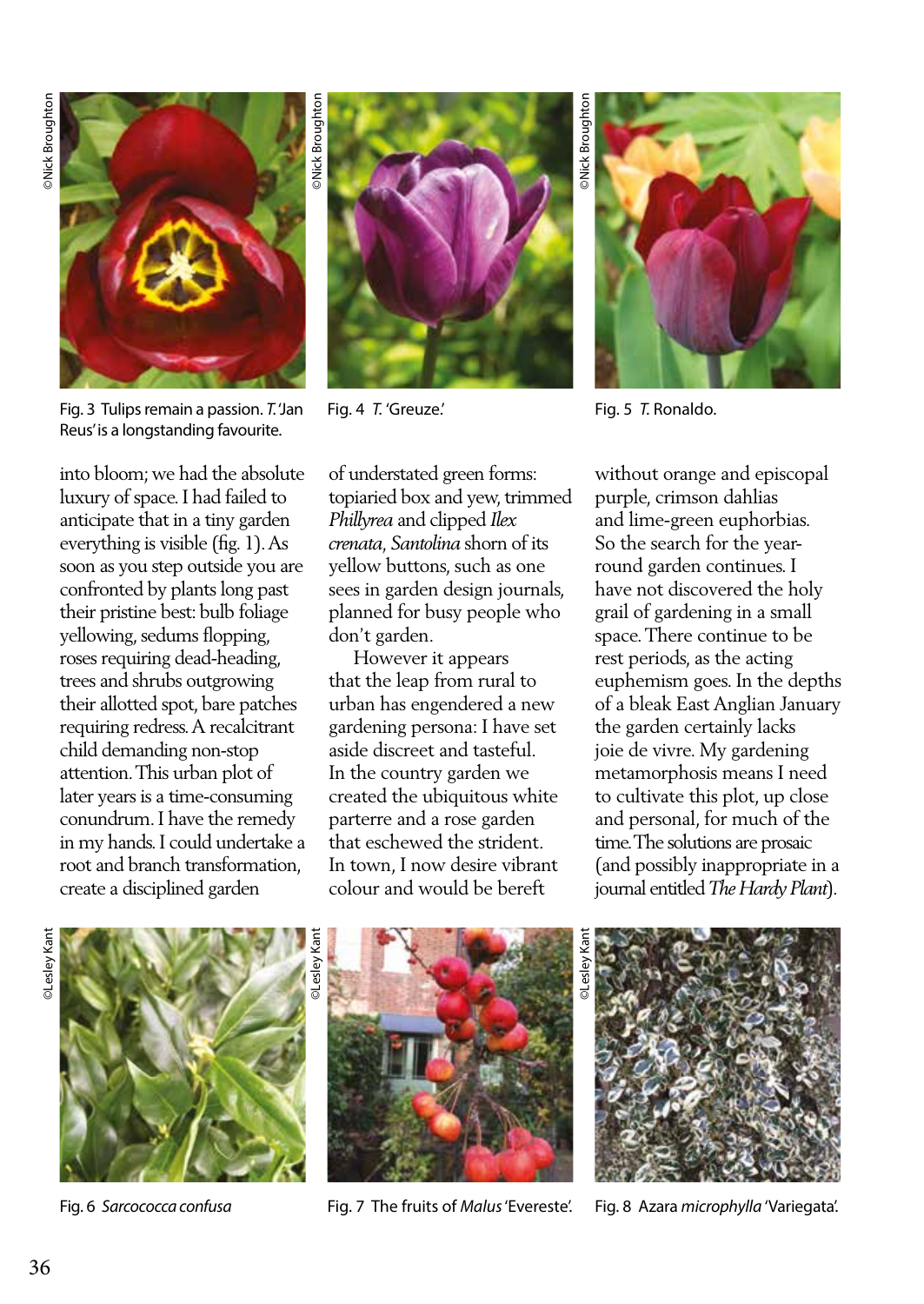Bulbs (in the broadest sense) have become one solution, annuals the second, and pots have become an absolute staple of this later-life transformation. A clump of aconites and a bucket of snowdrops were the only plants that moved with us, recalling our first wintry sight of the rural garden with its sheets of *Galanthus nivalis* and luminous pools of *Eranthis hyemalis.* In their new urban home both have multiplied and lighten the city midwinter. I am no galanthophile: they are joined by two justifiably popular cultivars, elegant *G.* 'Atkinsii' and vigorous *G.* 'S. Arnott'. *Erythronium* 'Pagoda' reproduces amongst the ferns, *Anemone blanda* spreads under *Rosa banksiae* 'Lutea', though *Uvularia grandiflora* sadly finds my soil too dry to be comfortable. *Narcissus* 'Jenny', with swept-back lemon petals that gradually transmute to white, and *Narcissus* 'W. P. Milner', an old-fashioned miniature, provide welcome splashes of light in the dour days of March. They are partnered by promiscuous oriental hellebore seedlings, reliable epimediums and pots of small-flowering tulips such as 'Little Beauty' which provide intense early colour in February and March. Refined *Iris* 'Katharine Hodgkin' (Reticulata), which rarely lasts more than one season, is another much-used pot-dweller. Last year, in a rush to complete a late order, I purchased a tulip called '*Pink Dwarf'*, foolishly assuming it would be miniature: it turned out to be stumpy,

the flower grossly oversized, and an effective lesson: check a plant in an independent source and do not rely on the catalogue description. On the other hand, *Helleborus* 'Anna's Red' (Rodney Davey Marbled Group) proved to be exquisite, with striking marbled foliage and luscious plum flowers, although sadly sterile. Alliums are relegated to the beds: stunning heads on elegant stems but leaves that require masking. Each year I experiment with a new cultivar but I rely on 'Purple Sensation' (despite the fact that its numerous progeny are pale imitations of its parent), plumptious *A. cristophii* and sparky *A. schubertii*. The seedheads in autumn are worth the investment.

 Tulips continue an unabated passion (figs 3-5), but I now



Fig. 9 *Phuopsis stylosa* around the sundial.

plant them with a profligacy that defies the space at their disposal: burgundy *T.* 'Jan Reus' and vibrant orange 'Greetje Smit' frequent the quadrant beds. The terrace pots are crammed with of a medley of purple, burgundy, ruby and





Fig.10 The Great Pot Transplantation.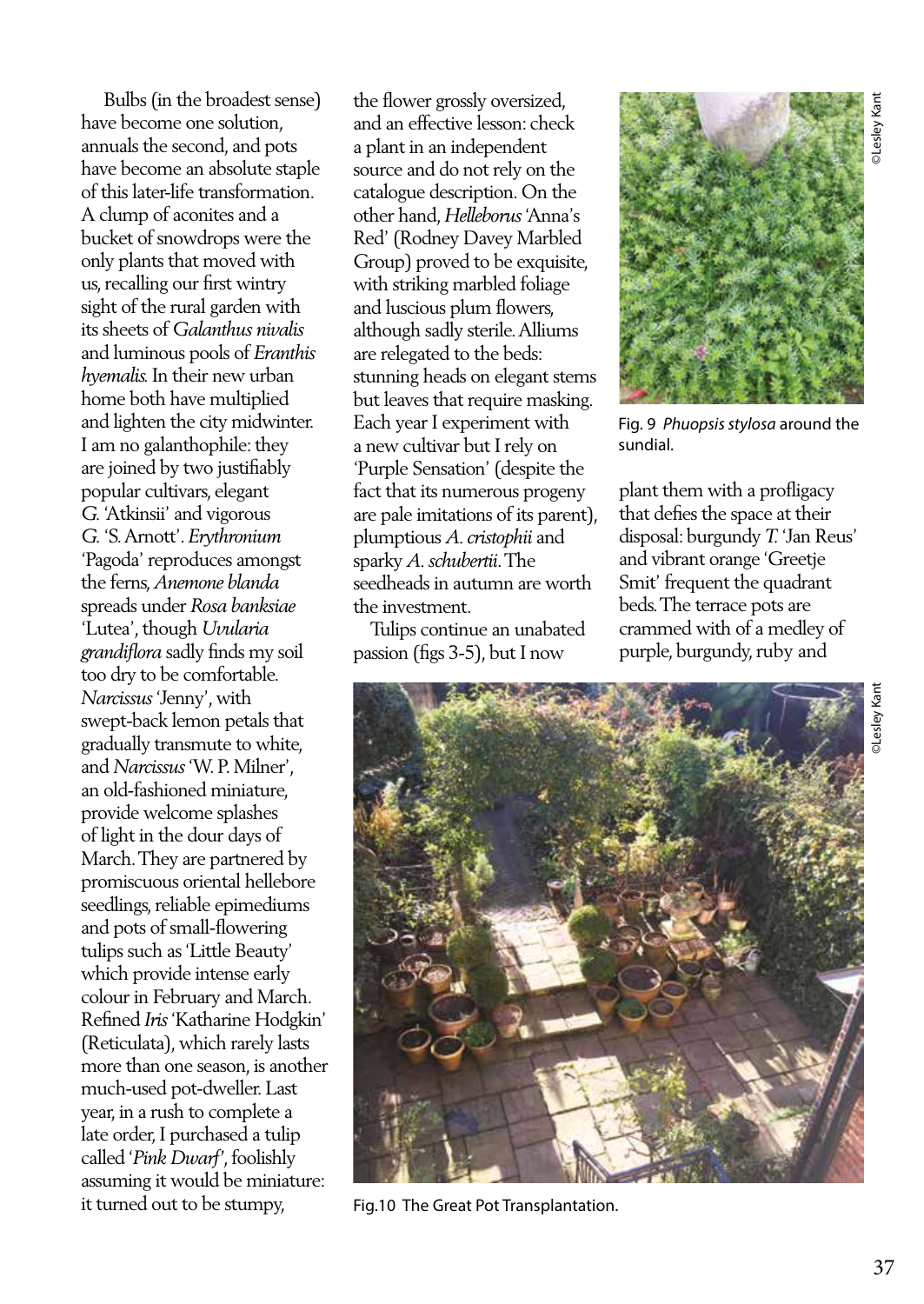

Fig. 11 The pots are soon hidden.

crimson tulips which alter yearly: 'National Velvet', 'Ruby Prince', 'Havran' and 'Bloody Mary' are on trial this year. The indulgence of reds is highlighted by the contrasting 'Prinses Irene', soft tangerine flushed with streaks of purple. The tulips ignite April but by mid-May they are extinguished. I continue to grow lilies, despite the affection lily beetles have for this Norwich garden. As a result lilies are also confined to pots, where they can flourish for some years with regular feeding and the addition of new compost. *L. regale* is a must because of its scent and its grace; 'Night Flyer' is exquisite, deep claret but sadly without fragrance.

 A scattering of winter shrubs clothe the walls, chosen mostly for perfume or light-reflecting qualities: *Lonicera fragrantissima* is sparse though fragrantly welcome; glossy-leaved *Sarcococca confusa* (fig. 6) forms a small hedge and shelters a stone boar which confronts the side-gate visitor, the white flowers producing elusive wafts of scent from November to April; *Euonymus fortunei*  'Emerald Gaiety' echoes the white trunk of the silver birch, and inherited *Mahonia* x *media*, possibly 'Charity', provides December clusters of yellow flowers below the tall, dark, topiaried *Viburnum tinus* which houses nests of blackbirds in spring. The succulent brick-



Fig. 12 *Ricinus* 'New Zealand Purple', a good foil for colourful bedding.



Fig. 13 *Eucomis bicolor.*

red fruits of crab apple *Malus*  'Evereste' glisten throughout the winter (fig. 7), until they are finally despatched by birds, and ivy sources food for early bees and beneficial insects. Just as the back-door pots begin to strut their stuff, *Azara microphylla*  'Variegata' (fig. 8) obligingly opens its inconspicuous but deliciously vanilla-scented yellow flowers and reminds you of its presence. The abundant, glossy-leaved, buff-flowered *Rosa* 'Rêve d'Or', which scrambles over the archway, flowers throughout the year; a most accommodating plant.

 As with most gardens, late spring and early summer take care of themselves. Boundary roses dominate.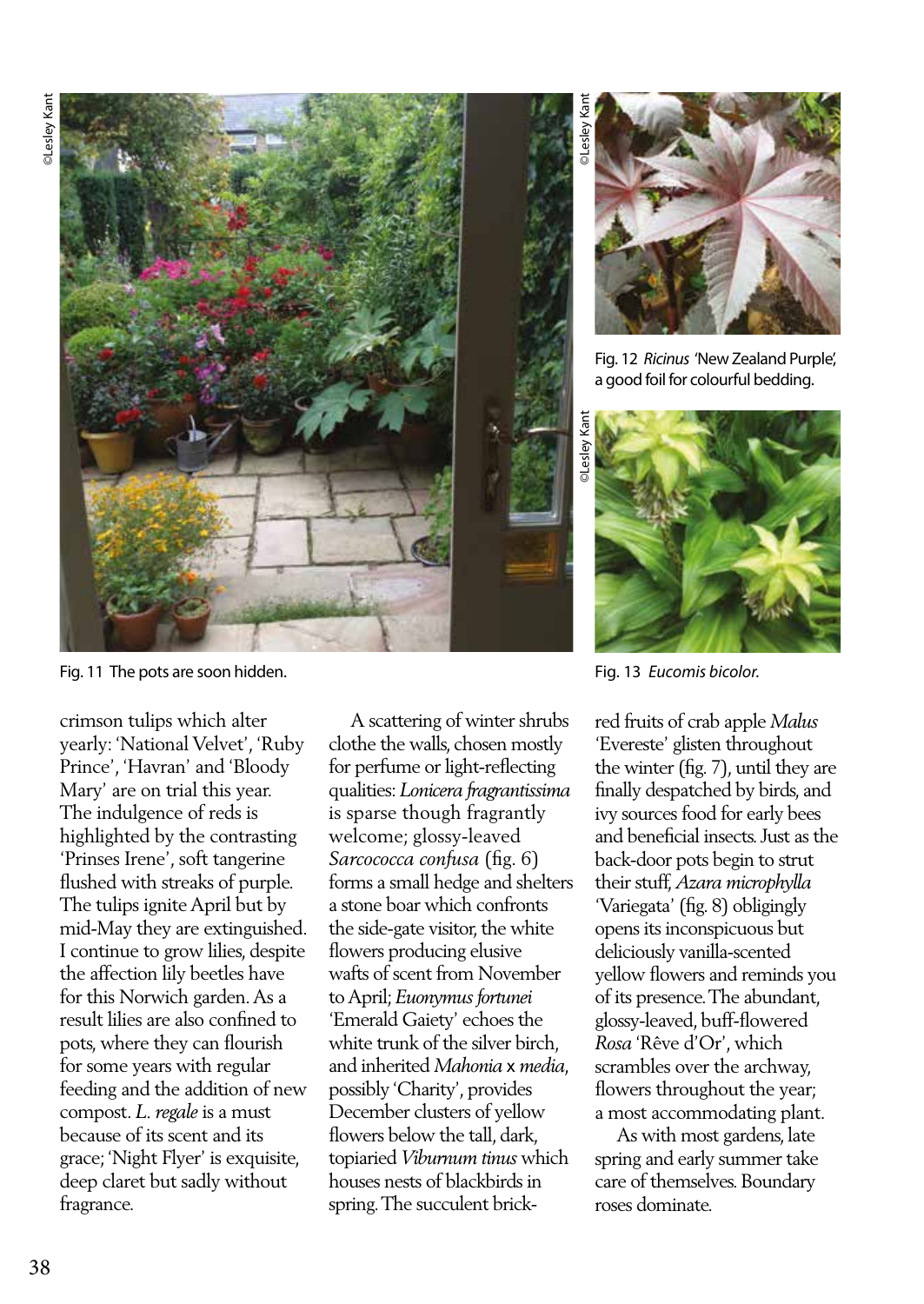The brilliance of scarlet *Rosa* 'Scharlachtglut', the purity of the cream tea-rose 'Sombreuil', and sumptuousness of 'Souvenir de la Malmaison' are well worth their annual appearance. I learned long ago that my predilection for roses ranked me in the lowest ranks of gardeners. Earlier this year at a lecture day, I sat next to an enthusiastic and newly appointed head gardener at a grade ll\* listed garden I particularly admire. I asked if he had made any changes. 'Well', he said, 'some; but of course,' with a colluding wink, 'you must always cater to the rose brigade'. I confess I nodded sagely but felt like Judas. I am one of the Rose Brigade and this year 'Lady Hillingdon', a climber with whom I have long wished to be better acquainted, has been invited to join the throng. As the tulips die down in the beds, the chrome spurges continue to assert themselves, providing welcome structure amongst the soft new foliage. *Euphorbia mellifera* drifts honeyed fragrance towards *E. stygiana* on the opposite wall. Hardy geraniums and their erodium relatives, geums, and the crosswort *Phuopsis stylosa* (fig. 9) plump up, conveniently masking the allium leaves which shrivel as the umbels prepare to flower.

 The lushness of late spring can be misleading: it is the busiest time of year in this plot. Propagating, potting on and weeding all give way to the Great Pot Transplantation (figs 10 & 11) and my third invaluable asset: annuals. I once dismissed annuals as municipal bedding but I no longer have

time for such elitism: tulips cede their place to a mixture of annual bedding, interplanted with reliable perennials: constants that I retain and divide from year to year such as dahlias, scented pelargoniums, and a recent discovery which I had wrongly assumed to be a solanum, *Lycianthes rantonnetii*, (and according to the RHS is hardy). I move them to the greenhouse in winter and in summer return them to two large underplanted pots, one each side of the terrace steps. Some, such as pelargoniums and argyranthemums, are grown from cuttings, some from seed include thunbergia, *Ipomoea lobata*, cosmos and ricinus (the purple-black *R. communis* 'New Zealand Purple' (fig. 12) is wonderfully exotic as a backdrop to the other bedding). The more mature incomers are common garden-centre stalwarts: verbena, heliotrope, nemesia and centradenia (which I swear is gastropod proof). Pots require sufficient size, and discipline in placing, in order to create an effect, so they are grouped in close companionship and provide an explosion of colour that can be glimpsed from the front door.

 If May and June is generally a doddle for colour and luxuriance, July tends to be tricky in the borders which undergo their annual collapse at the close of June, before the late-flowering clematis and other climbers erupt into bloom and take over from the roses. Dahlias and salvias effect a partial regeneration, and one or two annuals, judiciously



*Crocosmia* **Bressingham Beacon.** 

**DLesley Kant** 

*Dahlia* 'Karma Choc'.



*Kniphofia* 'Percy's Pride'.



*Telekia speciosa.*



The jarring zinnia.